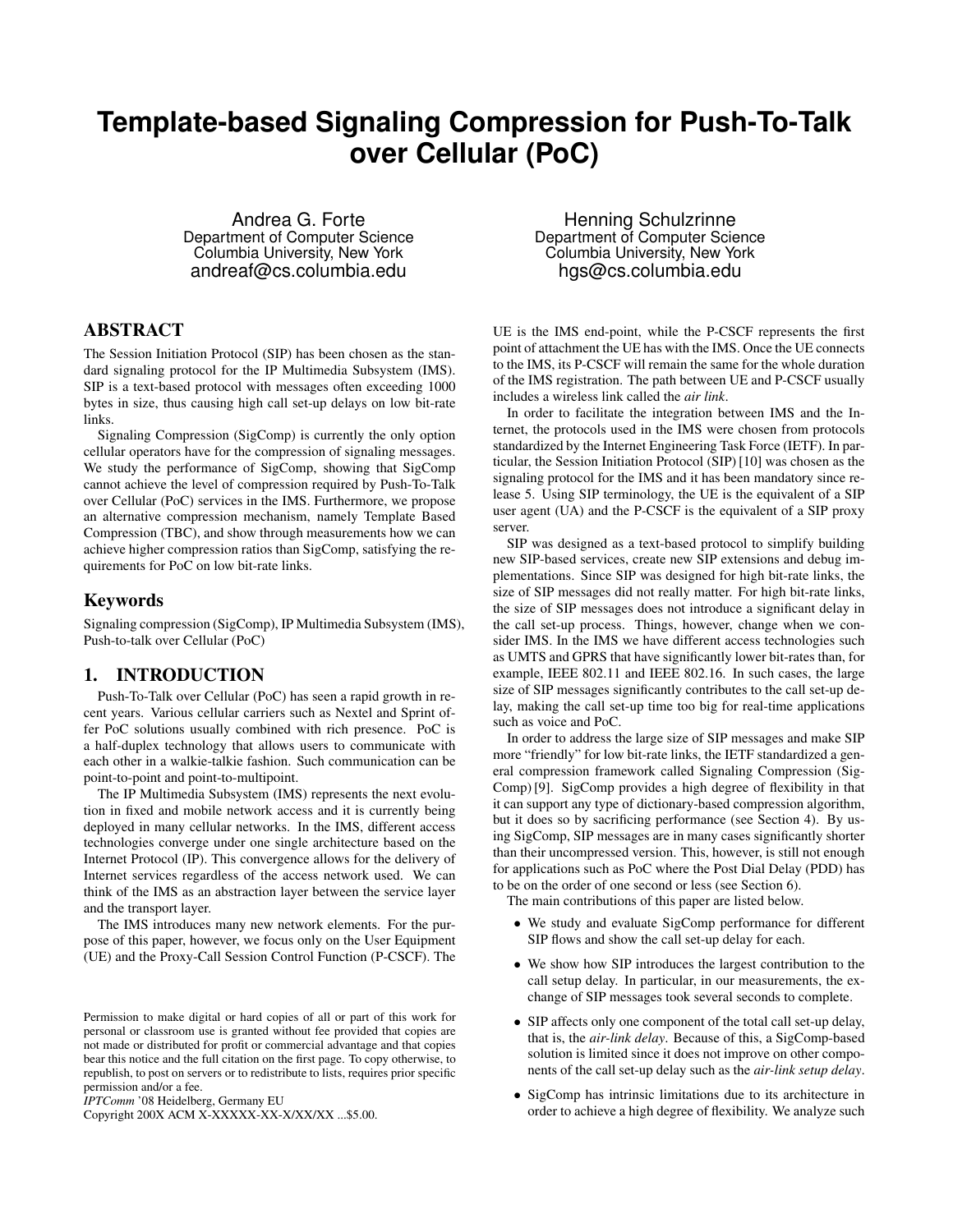limitations and show why SigComp is not suitable for achieving very high compression for smaller packets.

- We analyze compression techniques based on text substitution such as those of the Lempel-Ziv (LZ) family, pointing out limitations and shortcomings relevant to the present context.
- We introduce a new compression mechanism based on the concept of *templates* called Template Based Compression (TBC) that cellular operators can use in their network. We show how such mechanism makes it possible to achieve the delay requirements of the most time-critical applications such as PoC in the IMS. We compare the performance of the proposed compression mechanism with those of SigComp and show how the proposed compression mechanism always outperforms SigComp.
- Finally, we show how including our compression mechanism within the SigComp architecture is not desirable since Sig-Comp becomes counter-productive as the size of messages becomes smaller.

The rest of the paper is organized as follows. In Section 2 we present current approaches for compressing signaling messages and Section 3 describes the delays in the IMS for call setup. In Section 4 we describe SigComp operations, pointing out advantages and disadvantages and in Section 5 we introduce TBC. Section 6 shows and compares performance of SigComp and TBC. Finally, Section 7 concludes the paper.

# 2. RELATED WORK

The use of compression in network protocols is not new. Header compression such as Robust Header Compression (ROHC) [2] is used for the compression of protocol headers; Transport Layer Security (TLS) [3] and File Transfer Protocol (FTP) [8] have a compressed transmission mode and IP compression (IPComp) [11] is used to compress IP datagrams. All of these compression protocols, however, are not suitable for compression of application layer messages and while they can complement a compression mechanism at the application layer, they cannot replace it. In particular, TLS and IPComp use LZ-based compression for messages at the transport and IP layer respectively, without discerning between applications. This makes LZ-based compression less efficient since application-specific redundancy cannot be fully exploited.

Signaling compression, is relatively new and has attracted more interest in recent years, especially after SIP became the signaling protocol for the IMS. SigComp [9], a general framework for signaling compression, was standardized by the IETF in 2005. We present the SigComp architecture in Section 4 and compare it with our approach throughout the paper.

In [1], Akhtar et al. introduce a new entity called Encoding Assistant (EA) on both the UE and the P-CSCF. The EA is placed between the application layer and the SigComp layer and takes care of compressing some of the dynamic content of SIP messages such as SIP Uniform Resource Identifiers (URIs). Together with the EA, new SIP option tags and new SIP headers are introduced. The EA inserts new headers in the SIP message to be compressed. These new headers contain an index value that points to a particular entry in the Identity List. The Identity List is a list of maximum 16 entries containing identity information for a specific user. This list is used for indexing the content of the Via, From, Contact and P-Preferred-Identity headers. The use of an indexed list aims to reduce the size of the message by replacing a string with a number.

This advantage, however, is not significant since the new headers added to contain this index are 14 bytes long or more. The performance of such mechanism have not been proven. Furthermore, SigComp Extended Operations [7] introduces the concept of User Specific Dictionary (USD) which offers similar functionalities to the ones of the EA in that it allows for a better compression of the dynamic content specific to each user, and this without the introduction of any new header or tag. Because of this, we see little or no use in adopting the proposal in [1].

Viamonte et al. in [13] introduce the concept of Session Description Protocol (SDP) template for reducing the session setup delay for streaming services using the Real-Time Streaming Protocol (RTSP). Here, the streaming server builds a template for the SDP part of the RTSP packet. This template contains all the SDP fields present in the packet and their values. Those SDP fields whose value is not known when the template is built, are still present in the template although empty. For those SDP fields that are empty in the template, their value is sent in the 200 OK answering the RTSP DESCRIBE request. In such case the order of the variables in the 200 OK has to be the same as in the template. Each field is not split in a variable part and a fixed part; it is either completely present in the template or it is sent later. The server sends to the client a URL where to download the template. When the template is no longer applicable because some parameters have changed, the server will send the client a new URL where to find the updated template.

The approach proposed in [13] can be seen as a specific case of our TBC, although with some important differences.

In [13] the way the template is built and used is specific to the characteristics of streaming sessions and it addresses only SDP content for RTSP messages. Many parameters that we consider as variable such as codecs and port numbers, are considered as constant and therefore part of the SDP template. Furthermore, new headers advertising the support of SDP templates and the URLs where to download such templates are included in packets exchanged during time-critical operations. This introduces the possibility of SDP templates negatively affecting the session setup delay. In TBC, information regarding templates is never sent during time-critical operations, hence TBC always improves the setup delay. Finally, the variable fields not included in the SDP template are sent in the 200 OK without any encoding. In TBC we encode variable content that is not included in the template to further improve compression.

# 3. DELAYS IN THE IMS

In terms of delay we look at the call setup delay and PDD. The call setup delay is the time between the INVITE request and the 200 OK. The PDD is the time from when users press the "call" button to when they receive the ring-back, that is, the 180 Ringing (see Fig. 1).

Generally speaking, users do not embrace a new service when this new service offers performance inferior to the service it replaces. This is the case of a GSM network and an IMS-based wireless network, for example. In a GSM network the typical call setup delay is 2 seconds for a mobile-to-PSTN call, 2.2 seconds for a PSTN-to-mobile call and about 4 seconds for a mobile-to-mobile call<sup>1</sup> [4]. As we show in Section 6, in the IMS, the air-link delay alone can be as high as 7 seconds. SigComp reduces air-link delay down to about 2 seconds. SigComp, however, improves only on the air-link delay, leaving other causes of delay unaffected. This makes a SigComp-only approach not sufficient for real-time applications

<sup>&</sup>lt;sup>1</sup>GSM uses Signaling System No.7 (SS7), a bit-field-encoded signaling protocol.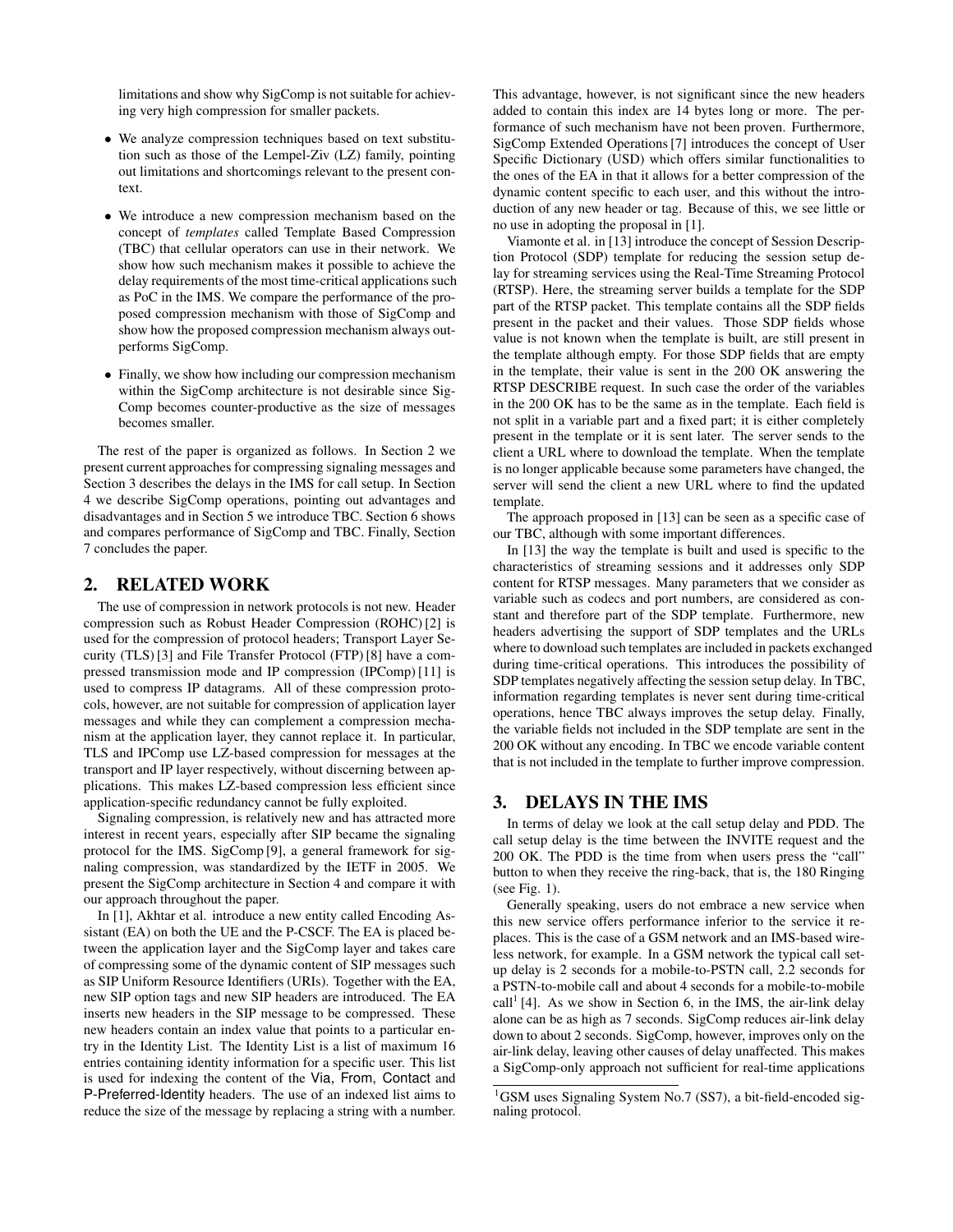

Figure 1: SIP flow for call set-up

such as PoC where PDD has to be on the order of one second or less.

Fig. 1 shows a typical call set-up flow for a SIP UA in the IMS. For each packet we have to consider the following delays: air-link setup delay, node processing delay, long distance and back-hauls delay, and air-link delay. The one-way end-to-end delay is given by:

$$
\delta = N \cdot (T_{AD}^{up} + T_{AD}^{down} + T_{node} + T_{BH}) + T_{setup} \tag{1}
$$

with

$$
T_{AD}^{up} \equiv T_{AD}^{down} = \frac{L}{R} + \frac{RTT}{2}
$$
 (2)

where N is the number of packets transmitted,  $T_{AD}^{up}$  is the air-link delay for the uplink,  $T_{AD}^{down}$  is the air-link delay for the downlink,  $T_{node}$  is the node processing delay, and  $T_{BH}$  is the back-hauls delay. Finally,  $T_{setup}$  is the air-link setup delay which is the time needed to setup the air-link before the first message can be sent and/or received on the *data* channel.  $T_{setup}$  is usually 1400 ms, that is 700 ms on the sender side and 700 ms on the receiver side (see Fig. 1). In Eq. (2),  $L$  is the message size,  $R$  is the link bit-rate and  $RTT$  is the Round-Trip Time. Throughout our calculations we assume the  $RTT$  to equal 140 ms [6].

SigComp helps in reducing the overall call set-up delay by reducing  $T_{AD}^{up}$  and  $T_{AD}^{down}$ . Other delays and in particular  $T_{setup}$  are not affected. We focus our attention on  $T_{setup}$  because  $T_{setup}$  is responsible for a significant part of the total delay. In particular,  $T_{setup}$  can be removed if at call set-up time the control channel can be used instead of the data channel. This, however, means that, for 1xEV−DO rev. A, the first INVITE and subsequent packets need to be no larger than 211 bytes for the uplink and no larger than 113 bytes for the downlink [1].

As we show in Section 6.2, SigComp cannot compress the IN-VITE down to the required sizes, while TBC can.

# 4. SIGNALING COMPRESSION (SIGCOMP)

Figure 2 shows the architecture of a SigComp end-point. We can consider SigComp as a new layer between application layer and transport layer. In particular, resources in SigComp are assigned based on *compartments*. A compartment is a particular grouping



Figure 2: Architecture of a SigComp end-point



Figure 3: Format of a SigComp message

of messages that is specific to a particular application. In SIP, a compartment can be identified with a dialog. When an application wants to use SigComp, it has to provide the application message to compress and a unique compartment identifier. Messages belonging to the same SIP dialog have the same compartment identifier. This unique identifier is used by the SigComp layer to allocate resources such as state memory, Universal Decompressor Virtual Machine (UDVM) memory and compressor and also to access previous state.

The main component of the SigComp architecture is the UDVM which is a normal virtual machine, like the Java virtual machine, but optimized for decompression operations. The UDVM machine language is called *bytecode* and it is used to implement decompression algorithms that the UDVM has to run in order to decompress messages. Other components of the SigComp architecture are the Compressor Dispatcher, Decompressor Dispatcher, and the State Handler.

#### 4.1 Overhead

SigComp was designed so that it would not be tied to a specific compression algorithm. This flexibility, however, introduces a cost in terms of complexity and packet size.

Aside from the performance of the particular compression algorithm used, SigComp has some significant drawbacks that do not make it the best choice when the size of the compressed packets needs to be very small. Fig. 3 shows the structure of a SigComp packet. All the fields other than the *remaining SigComp message*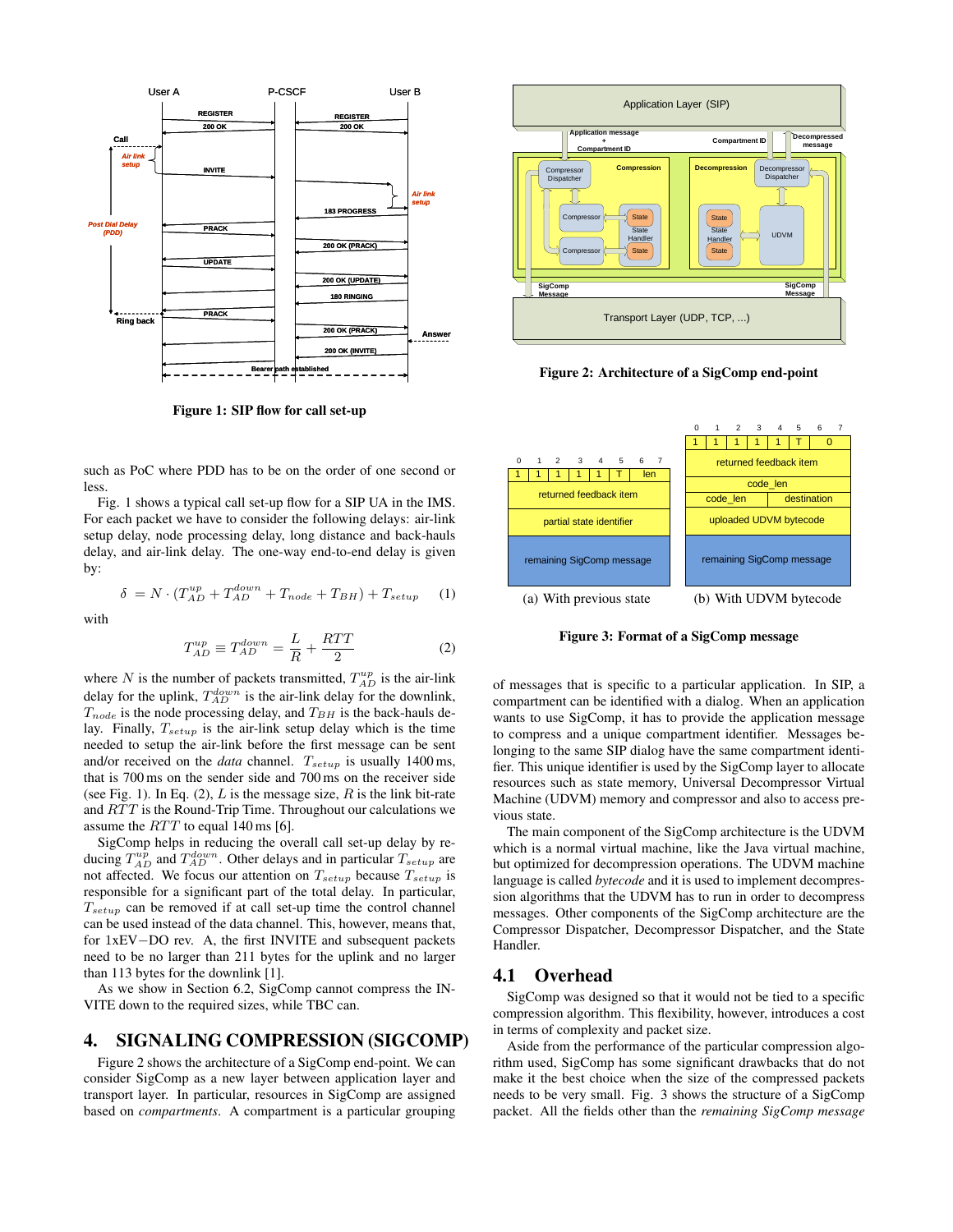

Figure 4: Compression based on text substitution

field form the packet header. Fig. 3(a) shows a SigComp message when a previous saved state is accessed on the remote end-point. Fig. 3(b) shows a SigComp message that does not point to a previous saved state but rather contains the UDVM bytecode. Also, SigComp uses a feedback mechanism to facilitate the exchange of state-related information and other parameters between compressor and UDVM.

As we can see, SigComp introduces various headers, adding to the total packet size. The feedback item can have a size of up to 128 bytes and the UDVM bytecode can be of variable length as specified in the *code\_len* field. Its size can be anywhere between 0 and 4095 bytes.

All of this clearly shows how even one single feedback item may compromise any compression effort aimed to reach the size requirements specified in Section 3.

### 4.2 Compression

SigComp uses compression based on text substitution such as Lempel-Ziv 77 (LZ77) and Deflate<sup>2</sup>. Figure 4 shows the basic idea behind this family of compression algorithms. As we can see, the compression is based on the construction of an adaptive dictionary containing a number of unique strings. Every time a new string that is not present in the dictionary is found in the look-ahead buffer, it is added to the dictionary. Any occurrence of any string already present in the dictionary is replaced with an {offset, length} pair which points to the same string in the adaptive dictionary. In this way, string repetitions are replaced by {offset, length} pairs. The longer the string replaced and the more frequent the repetitions, the higher the compression.

Unfortunately, this kind of compression has several drawbacks.

- *The initial compression is low*. At the beginning of a sequence, the adaptive dictionary has yet to be built and the frequency of string repetitions is low. Static dictionaries such as the SIP static dictionary [5], can help in reducing this problem. Their use is however very limited due to the fact that the information they provide helps only for the very first stages of the compression process while consuming a significant amount of resources. Many SigComp implementations, such as Open SigComp [12], do not use static dictionaries for compression.
- *It is inefficient for smaller sequences*. Usually, short sequences have fewer string duplicates. The longer the sequence to compress, the higher the probability of finding string duplicates.
- *It is inefficient for short strings*. For very short strings, the pair {offset, length} can take more bytes than the actual string it is replacing. In Deflate, for example, string duplicates that are shorter than four bytes are ignored.

|                               | Table 1: First phase of LZ compression for the first INVITE |  |  |
|-------------------------------|-------------------------------------------------------------|--|--|
| request (All values in Bytes) |                                                             |  |  |

|                        | <b>Short Flow</b> | Long Flow |
|------------------------|-------------------|-----------|
| Original size          | 1350              | 1253      |
| From previous messages | 790               | -985      |
| From itself            | 577               | - 59n     |
| Not found              | 395               | 211       |

In order to find out the best possible compression achievable with compressors of the LZ family, we performed some preliminary measurements on two types of IMS flows, a short flow and a long flow. The short flow follows the basic SIP call setup flow  $(REGISTER \rightarrow 200 \rightarrow INVITE \rightarrow 180 \rightarrow 200 \rightarrow ACK)$ , while the long flow is similar to the one shown in Fig. 1, but with multiple messages exchanged also before the INVITE request. We implemented the first phase of LZ-based compression, that is, identify if a string or sub-string had ever been encountered before in either the same packet or previous packets. In our implementation we use the same convention as in Deflate, that is, strings of three bytes or shorter are considered as *not found* in the adaptive dictionary. Furthermore, we do not limit the size of the adaptive dictionary, so that older state is not discarded because of newer state.

As we can see from Table 1, for the short flow we found that for the first INVITE request, 395 bytes out of 1350 bytes were not found in both previous lines of the same packet and in previous packets. For the long flow more repetitions were found and only 212 bytes out of 1253 bytes were not found. This shows that if we apply LZ to the first INVITE, in theory, we have at best a compressed size of 395 bytes for the short flow and 212 bytes for the long flow. In reality, the compressed size is bigger for both flows since we have to consider the extra bytes that each {offset, length} pair takes, plus the size of the adaptive dictionary which is included in the compressed packet. Furthermore, in reality the adaptive dictionary is limited in size, eventually causing loss of older state, thus increasing the overall number of bytes not found.

Although Huffman coding might help to push compression a little further, it is clear that compressing a message that is 1300 bytes long to about 100 bytes or less is not possible with LZ-based compression.

# 4.3 SIP Static Dictionary

The use of the static dictionary improves the compression ratio for the initial messages by providing some initial content for the adaptive dictionary that would otherwise be empty. As we will see in Section 6.2, not using a static dictionary leads to a compression ratio above 100% for the initial messages. This happens until sufficient state is built. A compression ratio above 100% means that the size of the compressed messages is larger than the one of the original messages. Typically, however, this happens only for the initial REGISTER−200 OK handshake.

The SIP static dictionary has a size of 3468 bytes. After a few messages have been exchanged within the same dialog, most or part of the static dictionary is replaced in the state memory by more recent state and compression is performed according to the new state.

The added complexity and the fast aging of state based on the static dictionary make the use of static dictionaries very limited, with many implementations not supporting them at all. Furthermore, static dictionaries improve the compression of only the very first messages of a flow, typically the initial REGISTER−200 OK

 $2$ Deflate uses LZ77 for the elimination of duplicate strings and Huffman coding for bit reduction.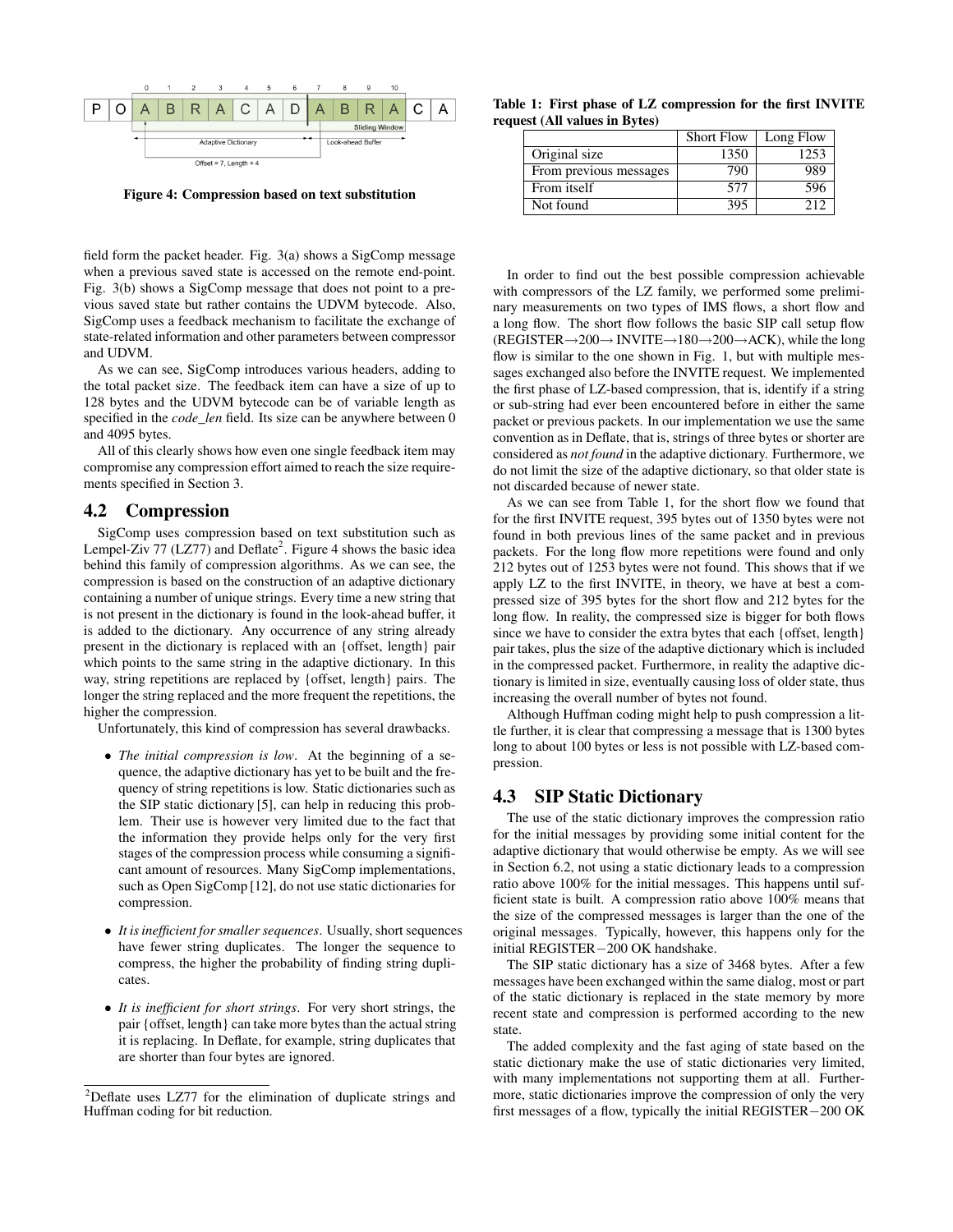handshake, leaving time-critical messages unaffected. Because of all of these reasons, static dictionaries are not used in our experiments.

# 4.4 Extended Operations

SigComp Extended Operations are defined in RFC 3321 [7]. New mechanisms are proposed in order to further improve compression. All the proposed mechanisms try to improve on how state is created and destroyed so that unnecessary state deletions are avoided and new state is created more efficiently. Some of the mechanisms proposed in [7] are dynamic compression, shared compression, User Specific Dictionary (USD) and implicit deletion for dictionary update. Of all the proposed mechanisms, USD is the most relevant to the present context.

USD is a dictionary built on the assumption that a {user, device} pair produces, over time, the same content for those headers in a SIP message related to the capabilities of the device or to the user. USD, however, still uses the typical conventions of LZ-based compression algorithms. It just represents a different dictionary used in the LZ-based compression. Because of this, although USD improves on the compression of dynamic content, it still suffers from all the drawbacks previously discussed for LZ-based compression. This limits the improvements achievable with USD. Moreover, the way the USD is built and how it is exchanged between SIP entities is not standardized and as of the writing of this paper, SigComp implementations supporting Extended Operations are not available.

For all of these reasons, and because of the limited improvements that USD would introduce, we do not consider USD or any of the mechanisms proposed in [7] in the rest of the paper.

# 4.5 Advantages and Disadvantages

To summarize, the advantages in using SigComp are that it has already been standardized by the IETF, is mandatory in the IMS and there are already implementations available such as Open Sig-Comp [12].

The disadvantages are that it is very complex and heavy, LZbased compression is not enough for many delay sensitive applications such as PoC. Furthermore, SigComp introduces significant overhead regardless of the compression algorithm used.

# 5. TEMPLATE-BASED COMPRESSION (TBC)

As we have explained in Section 3, in order to significantly reduce the call setup time and PDD, we need to compress the messages so to achieve a maximum size of 211 bytes for the uplink and 113 bytes for the downlink. This is because we do not only want to reduce the air-link delay, but we also want to remove the air-link setup delay (see Eq. (1)) and in order to remove the air-link setup delay, we need to send the Data Over the Signaling channel (DOS).

As we show in Section 6, SigComp cannot satisfy the message size requirements for DOS while TBC can. In this section we describe how TBC works.

#### 5.1 Overview

The basic idea behind TBC is that the content of many headers and SDP parameters in a SIP message does not significantly change over time. There are headers that do not change at all throughout different sessions, there are headers that do not change within a session and there are headers whose value changes on a per-call basis.

By using these characteristics of SIP headers and SDP lines, we build templates for SIP messages. A template contains the part of a message that is likely not going to change. In doing so, UE and P-CSCF need to exchange only the variable parts of a message so

that the template can be "filled in" and the whole SIP message can be correctly re-constructed at both the UE and P-CSCF. By using templates we reduce the amount of information that needs to be exchanged between UE and P-CSCF. Also, in order to minimize the message size as much as possible, we encode such information.

Templates can be exchanged ahead of time-sensitive operations such as during registration. When the P-CSCF has to send an IN-VITE to a UE, it checks its outgoing-INVITE template for that particular UE. The P-CSCF extracts from the INVITE the variable content that is not present in the template and encodes it. The encoded values are then put in the final packet following a specific order and the final packet is sent to the UE. The ordering of the encoded values is very important since it allows the UE to know which value belongs to which header in the template. After receiving the encoded packet, the UE extracts the encoded values from the packet, decodes them and matches them to the corresponding headers in the incoming-INVITE template. In doing so, the IN-VITE has been successfully re-constructed.

The same process is performed in the other direction, from the UE to the P-CSCF.

TBC compresses a message in the following steps:

- 1. *Header Stripping*. Unnecessary headers are stripped from the message.
- 2. *Template*. The message is filtered according to a template so that only the dynamic content not present in the template is extracted from the message and eventually sent to the remote end-point.
- 3. *Shared Dictionary*. The Shared Dictionary (SD) is searched for matching strings among the ones present in the dynamic content extracted at step 2. If a match is found, the string is replaced by the corresponding index in the dictionary.
- 4. *Encoding*. The dynamic content is encoded so to occupy the minimum number of bytes.

Only after all of the above steps have been completed, the message is ready to be sent.

We now look in more detail at each one of the previous steps.

## **Header Stripping**

Some SIP headers are present only in incoming messages while others are present only in outgoing messages. For example, headers such as Route, Security-Verify, P-Preferred-Identity, Proxy-Require are present in outgoing INVITE requests but not in incoming INVITE requests. On the other hand, headers such as Record-Route and P-Asserted-Identity are present in incoming INVITE requests but not in outgoing ones. This classification helps us in knowing what headers to expect when building a template for an outgoing or incoming SIP message. Furthermore, there are headers whose value is relevant only to SIP proxies and not to SIP UAs. If we assume SIP end-points to act as a SIP UA, for packets sent by the P-CSCF to the SIP UA we can safely ignore such headers. In order to exploit this behavior, before building a template, SIP headers that are not relevant to a SIP UA are removed from the message by the P-CSCF. Some of the headers that we strip from a SIP message are shown in Table 2.

Let us consider, for example, the case of the Via header for an incoming SIP INVITE. The Via header in this case is populated with all the SIP proxies the message has traversed in order to reach its destination. This is done so that the response to the SIP INVITE can follow the same path of the SIP INVITE itself. However, all the information the UA really needs is the first hop where to send its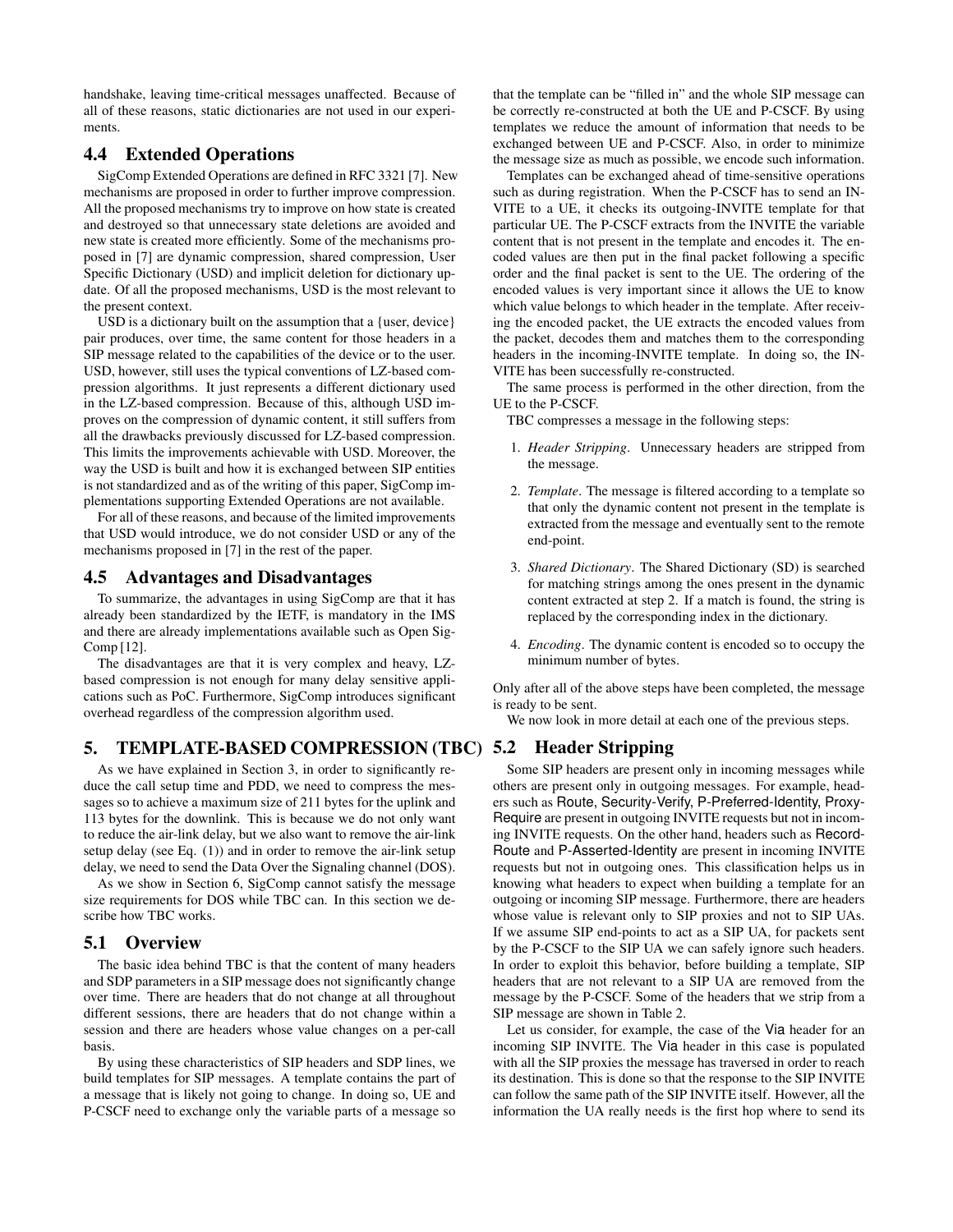response, that is, the IP address of the P-CSCF the UA is currently attached to. The UA already has this information, therefore the P-CSCF does not need to send the content of the Via header to the UA. The response to the incoming INVITE sent by the UA will have a Via header containing only the address of its P-CSCF. The P-CSCF will then make sure to re-insert all the missing entries from the Via header received in the initial incoming INVITE into the UA response when re-constructing the packet for such response.

# 5.3 Templates

Generally speaking, we can classify SIP headers into four categories:

- *Variable*: headers that can change between calls.
- *Semi-variable*: headers that are session or registration dependent.
- *Semi-constant*: headers that are device dependent in either hardware, software or both.
- *Other*: all those headers that do not belong to any of the previous groups such as headers that change within a dialog.

Furthermore, there are headers that occur more frequently than others and there are headers that are present only in requests and headers that are present only in responses. All of these factors need to be taken into consideration when defining a TBC mechanism for SIP messages.

The construction of a template for a particular SIP message is based on the header classification that we have just introduced. In particular, headers belonging to the group of *semi-constant* and *semi-variable* are included in the template together with their value. Headers belonging to the group of *variable* and *other* are included in the template without any value. The content of those headers whose value is not included in the template represents the dynamic information that has to be sent on the air. Mixed situations are also possible where a semi-variable header, for example, can have a single parameter whose value is part of the dynamic content.

For semi-variable headers, templates can be updated between registrations to reflect a change in their value. Semi-constant headers allow us to tailor templates according to a particular hardware device or piece of software. In this last case, we can build templates specific to particular brands since order and header fields do not change for devices of the same brand. For example, if a device is running the Columbia University SIP client, we know to use the templates for Columbia University or if a device is a Linksys device, we know to use the templates for the Linksys brand.

Without the notion of software/hardware-dependent headers we would not be able to consider as constant many headers that indeed can be considered as such.

Table 3 lists a sample number of SIP headers and their classification as discussed above. Their frequency of use is also shown.

Templates for outgoing messages and incoming messages are different even though the type of message is the same. This is because for an outgoing INVITE request, for example, the number of headers whose value is known is much higher than for an incoming INVITE request. An incoming INVITE request can come from anywhere and anyone, therefore the *a priori* knowledge we have on such INVITE request is small.

# 5.4 Shared Dictionary (SD)

A dictionary is an ordered collection of strings. The use of a dictionary is very convenient for compression because by using a dictionary we can replace a string with its corresponding index in

| Table 2: Actions on SIP neaders |                       |              |       |                     |  |  |  |
|---------------------------------|-----------------------|--------------|-------|---------------------|--|--|--|
| Header                          | <b>Stripped</b>       | <b>SW/HW</b> | Token | <b>Typical</b>      |  |  |  |
|                                 | (UA as receiver)      | dependent    |       | values              |  |  |  |
| Max-Forwards                    | X                     |              |       |                     |  |  |  |
| Via                             | X                     |              |       |                     |  |  |  |
| $User-Agent$                    | X                     |              |       |                     |  |  |  |
| P-Alerting-Mode                 | X                     |              |       |                     |  |  |  |
| Record-Route                    | $\overline{\text{X}}$ |              |       |                     |  |  |  |
| Session-Expires                 |                       | X            | X     | 1800, 3600          |  |  |  |
| Supported                       |                       | X            | X     | 100rel, timer       |  |  |  |
| Privacy                         |                       |              | X     | None, id            |  |  |  |
| Require                         |                       |              | X     | Precondition        |  |  |  |
| Allow                           |                       | X            | X     | REGISTER, BYE,      |  |  |  |
|                                 |                       |              |       | $INVITE, \ldots$    |  |  |  |
| Accept-Contact                  |                       |              | X     | *;+g.poc.talkburst; |  |  |  |
|                                 |                       |              |       | require; explicit   |  |  |  |
| Content-Type                    |                       |              | X     | Application/sdp,    |  |  |  |
|                                 |                       |              |       | mulitpart/mixed     |  |  |  |
| Accept                          |                       |              | X     | Application/sdp,    |  |  |  |
|                                 |                       |              |       | text/html           |  |  |  |

Table 2: Actions on SIP headers

the dictionary. Naturally, for things to work correctly at decompression time, the dictionary used for decompression needs to be an exact copy of the one used for compression so that the same index corresponds to the same string. If this does not happen, we have a decompression failure. Decompression failures are discussed in Section 5.7.

As we can see from Table 3, many of the SIP headers belong to the group of *variable* headers. Many of these contain a URI. This URI can be related to one of the UA public identities (i.e., P-Called-Party-ID) or to another user. Other sources of variable headers comprise the codecs included in the SDP part of the SIP message together with rtpmap lines and the codecs' fmtp parameters. Here, we use a dictionary in order to reduce the amount of bytes that URIs and codec-related parameters take.

As we said earlier, a dictionary is simply an ordered list of strings containing all the URIs known to the UA or P-CSCF (i.e., own URIs and URIs of other SIP entities), the list of codecs with both static and dynamic payload types and all known rtpmap and fmtp lines.

If a match is found in the dictionary, the corresponding string is replaced by its index in the dictionary; if no match is found then the string is left as is. In the latter case, such string would be added to the dictionary by both UA and P-CSCF, as the last entry in the dictionary. In this way, this new entry can be used for future packets.

There are many possible ways to build such an SD. In a typical scenario, users want to start a PoC session with contacts present in their presence "buddy list", that is, people they already know. In order to build a dictionary containing URIs of other end-points, such as a shared address book, we could think of the following. When the P-CSCF has an INVITE request to send whose URI in the From header is not present in the dictionary, it adds the URI to its dictionary and replaces it with its index. When the UA receives such INVITE, it does not find that particular index in its dictionary, so it associates the index received in the From header to that SIP dialog. When the P-CSCF sends the ACK in response to the 200 OK, the UA extracts the URI from the From header of the ACK and associates it to the index previously saved for that dialog. In doing so, the UA has added a new entry to its dictionary.

Further details on how to build synchronized dictionaries is reserved for future study.

# 5.5 Encoding

By using templates, UA and P-CSCF need to exchange only the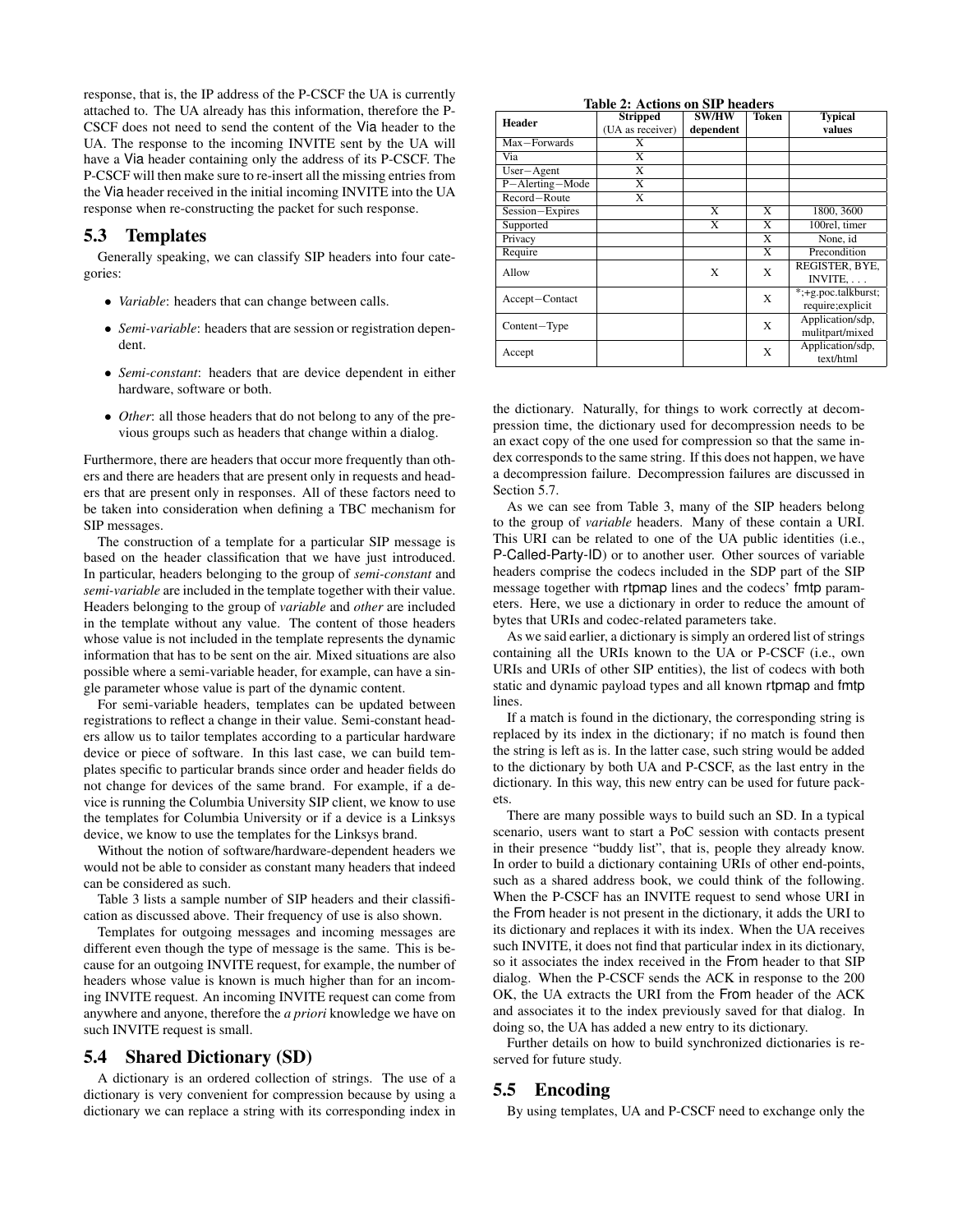content of those headers that are without a value in the template, that is, the dynamic content of a SIP message. However, as we show in Section 5.6, even exchanging only the dynamic content of a message is not enough to achieve the requirements for DOS. In order to achieve such requirements the dynamic content needs to be encoded to further reduce the size of messages exchanged between UA and P-CSCF.

Variable content can be encoded using integer and bitwise representations. We can apply the latter to all those headers whose values belong to a finite set of known elements (see *Token* column in Table 2). In order to encode strings such as IP addresses, port numbers, and clock rates, we encode these as fixed and variable length integers. For example, an IP address can be encoded as a four byte integer and a port number can be encoded as a two byte integer. Dictionary indexes can be encoded as variable-length integers depending on the cardinality of the number to encode.

One other important aspect to take into consideration is the structure of the final packet. Once all the content has been encoded, the way such content is organized in the final packet also affects the size of the packet. In particular, we divide the packet in two parts. In one part we put all the encoded content of variable length and in another part we put all the encoded content of fixed length. The fixed-length content forms the last line of the packet. Each line in the packet has the first byte representing its length. The byte representing the length is also encoded. In particular, only 7 bits are used to represent the length of a line which limits the maximum length to 127 bytes. The most significant bit (MSB) is used to indicate if the following line is of the same type of the current line. This, for example, is useful if we have a SIP message with two or more c= lines in the SDP part.

Since the order of variables in the packet has to be preserved, we need to explicitly mark those variables not present in the message but whose header is present in the template, as empty. In order to do this, we reserve one value of the byte representing the length of the line to indicate a length value of zero. Such value is given by the MSB set to one and all the remaining 7 bits representing the length, set to zero.

# 5.6 Contributions to Compression

Table 4 shows how each of the mechanisms described above contributes to the overall compression. As we can see, each one of them has a significant role in the overall compression. In particular, the table shows the results for an incoming INVITE request. In the experiments all heuristics were applied so that, for example, the size shown for *Template* reflects the size of the packet after both *Stripped Headers* and *Template* have been applied. The *Removed* row shows how many bytes were removed from the message after applying the corresponding technique.

In conclusion, from Table 4 we can see that with TBC, we can satisfy the requirements for DOS, but in order to do this all the proposed techniques need to be applied.

#### 5.7 Decompression Failures

TBC relies on the use of a shared dictionary in order to achieve maximum compression. In order for this to work, it is important that UE and P-CSCF keep their dictionaries synchronized at all times. A loss in dictionary synchronization almost certainly translates in a decompression failure at either end-point. A decompression failure is a very expensive event. When it happens, it requires the packet to be re-transmitted uncompressed and subsequent packets to be transmitted without compression until the cause for the decompression failure has been resolved. Because of this, a sanity check should be performed periodically in order to validate the

#### Table 3: Classification of SIP headers

|                                         | <b>Variable</b>         | Semi–var                | Semi-const              | Other                   | Occurrence       |
|-----------------------------------------|-------------------------|-------------------------|-------------------------|-------------------------|------------------|
| Header                                  | (call                   | (session or             | (HW/SW                  | (variable               |                  |
|                                         | dependent)              | registration            | dependent)              | within                  |                  |
|                                         |                         | dependent)              |                         | dialogue)               |                  |
| Accept                                  |                         |                         | $\overline{\text{X}}$   |                         | medium           |
| Accept-Contact                          | $\overline{\mathbf{x}}$ |                         |                         |                         | high (PoC)       |
| Accept-Encoding                         |                         |                         | $\overline{\mathbf{x}}$ |                         | low              |
| Accept-Language                         |                         |                         | $\overline{\text{X}}$   |                         | low              |
| Alert-Info                              | $\overline{X}$          |                         |                         |                         | low              |
| <b>Allow</b>                            |                         |                         | $\overline{\mathbf{x}}$ |                         | high             |
| Authorization                           |                         | $\overline{\text{X}}$   |                         |                         | <b>Tow</b>       |
| $Call$ -ID                              | $\overline{\mathbf{x}}$ |                         |                         |                         | high             |
| $Call$ -Info                            |                         | $\overline{\text{X}}$   |                         |                         | low              |
| Contact                                 |                         | $\overline{\mathrm{X}}$ |                         |                         | high             |
| Content-Disposition                     | $\overline{\mathbf{x}}$ |                         |                         |                         | low              |
| Content-Encoding                        |                         |                         | $\overline{\text{X}}$   |                         | low              |
| Content-Language                        | $\overline{X}$          |                         |                         |                         | medium           |
| Content-Length                          | $\overline{\text{X}}$   |                         |                         |                         | high             |
| $\overline{\text{Content}-\text{Type}}$ | $\overline{\text{X}}$   |                         |                         |                         | high             |
| CSeq                                    |                         |                         |                         | $\overline{X}$          | high             |
| Date                                    |                         |                         |                         | $\overline{\text{X}}$   | $\overline{low}$ |
| Expires                                 |                         |                         |                         | $\overline{\mathbf{X}}$ | medium           |
| From                                    |                         | $\overline{\mathrm{x}}$ |                         |                         | high             |
| $In-Reply-To$                           |                         | $\overline{\text{X}}$   |                         |                         | low              |
| Max-Forwards                            |                         |                         | $\overline{X}$          |                         | high             |
| Record-Route                            | $\overline{\mathbf{x}}$ |                         |                         |                         | high             |
| Route                                   |                         | $\overline{\text{x}}$   |                         |                         | high             |
| Session-Expires                         |                         |                         | $\overline{\mathbf{x}}$ |                         | high             |
| Supported                               |                         |                         | $\overline{\text{X}}$   |                         | high             |
| To                                      | X                       |                         |                         |                         | high             |
| User-Agent                              |                         |                         | $\overline{\text{x}}$   |                         | high             |
| Via                                     | $\overline{\text{X}}$   |                         |                         |                         | high             |

Table 4: Contributions to TBC for an INVITE request

|                     | <b>Original</b><br>Packet | <b>Stripped</b><br><b>Headers</b> | <b>Template</b> | <b>SD</b> | Encoding | Packet<br>Order |
|---------------------|---------------------------|-----------------------------------|-----------------|-----------|----------|-----------------|
| Packet size [Bytes] | 182                       | 1008                              | 343             | 284       | 137      | 81              |
| Removed [Bytes]     | $\overline{\phantom{0}}$  | 174                               | 665             | 59        | 147      | 56              |

synchronization of the dictionary. In any event, if a loss in synchronization happens, it has to be detected in a timely manner so that it can be quickly resolved.

Loss in synchronization between dictionaries can happen for various reasons. For example, when using non-reliable transport, we have to be careful to the way the shared dictionary is built. If packets used to build the dictionary are lost or end up out of sequence, we might end up with dictionaries that are not synchronized. It is important to notice that this problem is not present when we use the INVITE−ACK procedure described earlier for building the dictionary. In such a case, if an ACK is lost, the 200 OK would be retransmitted thus triggering another ACK.

In order to verify the synchronization of the shared dictionary we can use a short checksum such as Cyclic Redundancy Check 16 (CRC−16). This checksum is calculated on the message to send, after stripping the unnecessary headers but *before* applying the template. Once the message is received and re-constructed at the other end-point, the UE or P-CSCF can re-calculate the checksum and see if it matches with the checksum received with the message. If there is a mismatch it means that the reconstructed message is different from the original message, which means that the dictionaries have lost synchronization.

Another way to verify the synchronization of the shared dic-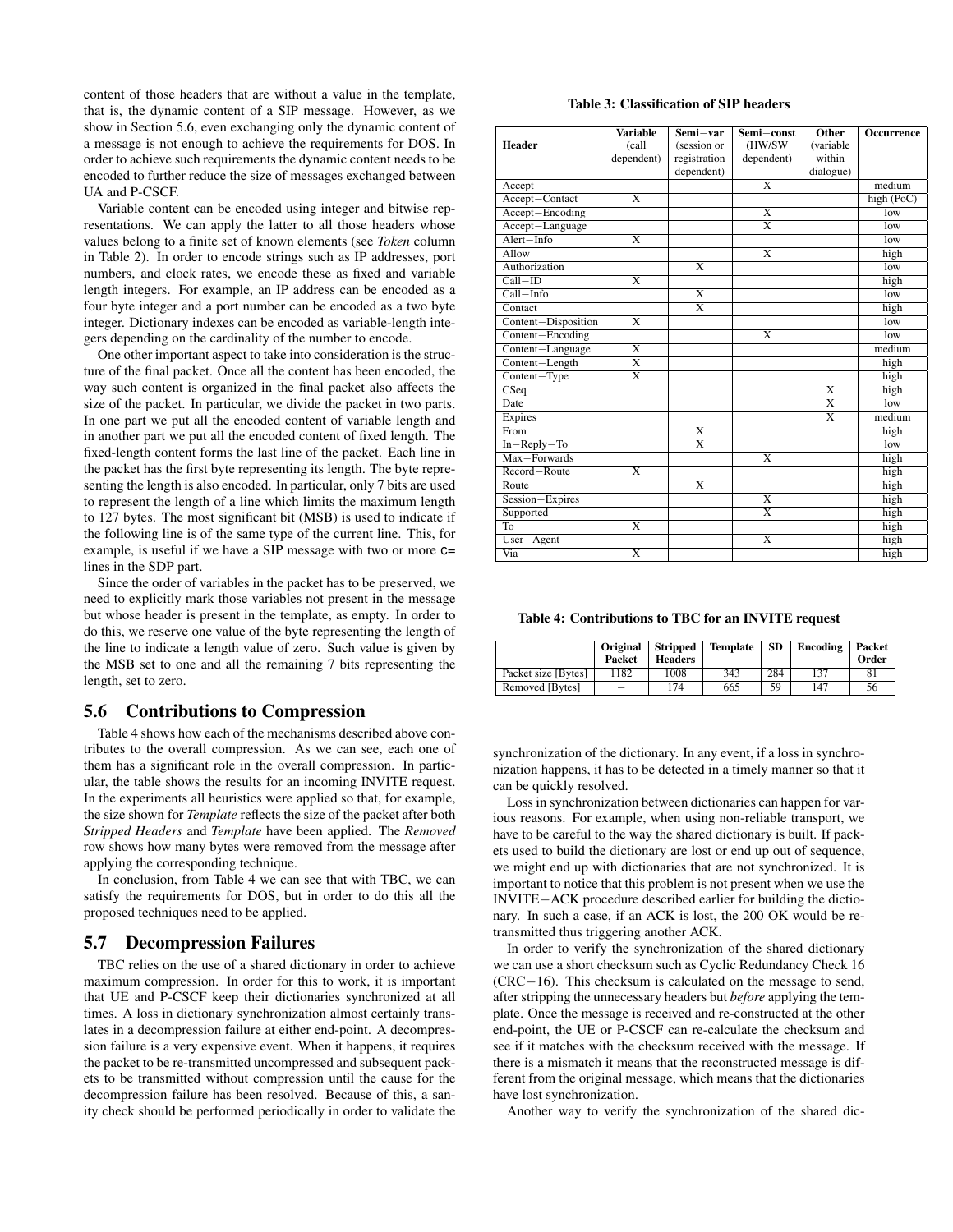

Figure 5: SigComp performance for an MO call (long flow)



Figure 6: SigComp performance for an MT call (short flow)

tionary is to compute an hash of the dictionary and have UE and P-CSCF periodically exchange it during non-time-sensitive operations. If the two hash values do not match, the shared dictionaries are not synchronized. In order to identify which part of the dictionary is out of sync, a binary search can be performed on the dictionary, recursively hashing smaller parts of it until the one or more entries responsible for the mismatch are found.

Once a loss in synchronization has been detected and the nonaligned entries have been identified, the dictionaries can be resynchronized by having UE and P-CSCF exchange such non-aligned entries.

# 6. EXPERIMENTS

In this section we present the results of our experiments for Sig-Comp and TBC. We consider both Mobile Originated (MO) calls and Mobile Terminated (MT) calls. An MO call is a call initiated by the mobile node, that is, by a mobile SIP UA. For such call, the first INVITE request is sent by the mobile SIP UA to the P-CSCF and then forwarded to the remote SIP UA. An MT call is a call initiated by a remote SIP end-point. In this case, the first INVITE request is sent by remote SIP UA and forwarded to the appropriate P-CSCF which sends it to the mobile SIP UA.

## 6.1 Experimental Setup

For our experiments, we used an IBM T42 Thinkpad laptop with a 1.7 GHz Pentium Mobile processor and 1 GB of RAM and an eRack server with a 3 GHz Pentium 4 processor and 1 GB of RAM. The T42 runs Linux kernel version 2.6.3-25 and the eRack runs Linux kernel version 2.6.9-42. The T42 behaves as an UE and the eRack as a P-CSCF. Both, UE and P-CSCF, read a SIP flow from a text file and exchange the compressed messages respecting the order of the packets in the flow. In order to test TBC and SigComp in realistic scenarios, all the IMS SIP flows used in the experiments were captured from a real IMS testbed and provided to us by Nortel. We used Open SigComp [12], an open-source SigComp stack and implemented a TBC compressor and decompressor. Compression for both MO and MT calls was measured and delays were later calculated according to Eq. (1).

# 6.2 Measurement Results

In the following measurements we focus our attention only on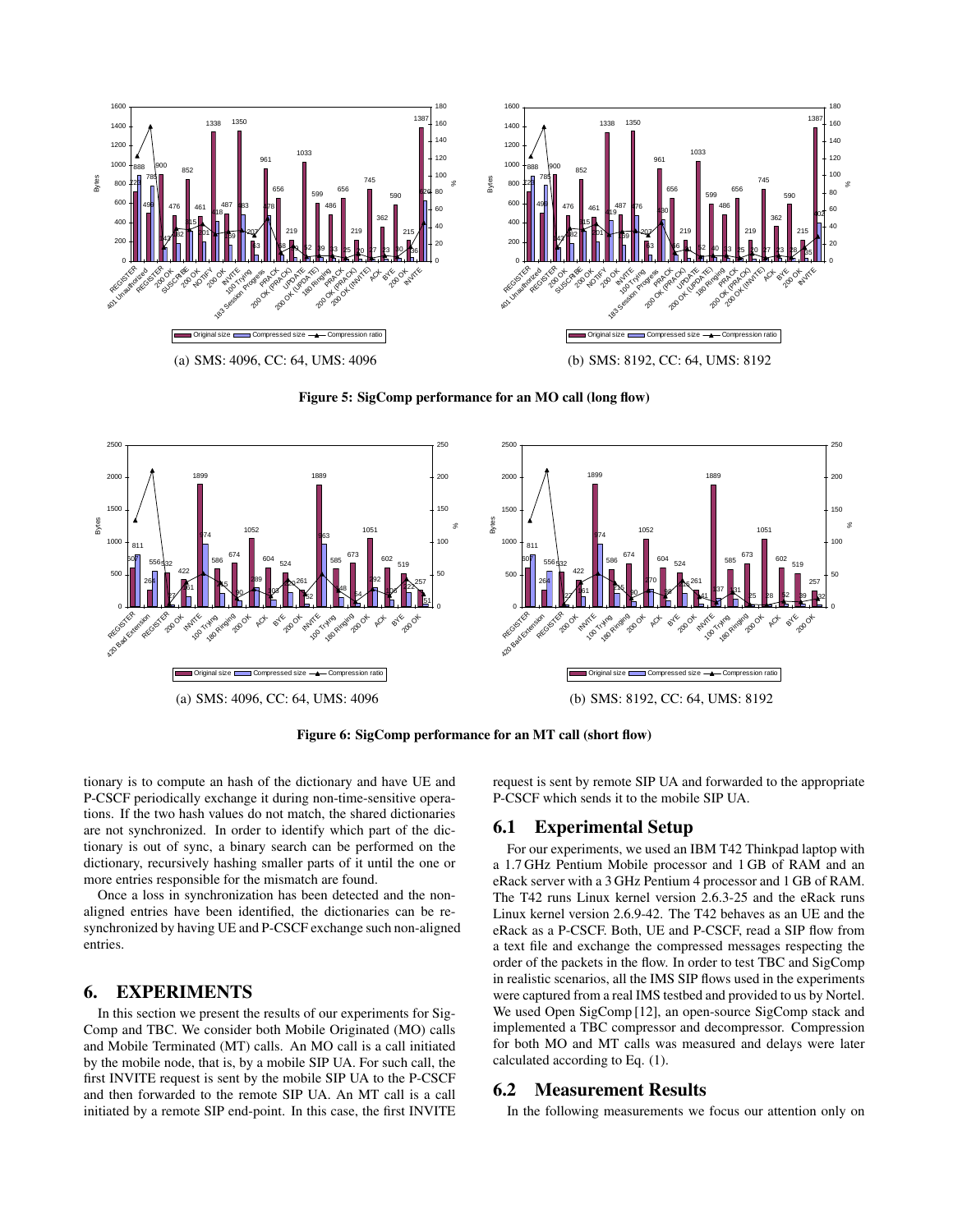SIP messages and do not consider lower-layer protocol headers (e.g., UDP, IP). Such headers are not really relevant for PoC purposes and protocols like ROHC can help in their compression.

#### *6.2.1 SigComp*

As explained in Sections 4.3 and 4.4, in analyzing SigComp performance we do not use the SIP static dictionary and also, do not consider any of the mechanisms specified in [7]. Furthermore, we perform measurements for the most common values of *state memory size* (SMS), *CPU cycles* (CC) and *UDVM memory size* (UMS). Figs. 5 and 6 show the compression ratio that SigComp can achieve for an MO call and an MT call, respectively. Figs. 5(a) and 6(a) show the results for SMS, CC and UMS equal to 4096 bytes, 64 cycles and 4096 bytes, respectively. Figs. 5(b) and 6(b) show results for SMS, CC and UMS equal to 8192 bytes, 64 cycles and 8192 bytes, respectively.

The compression ratio is calculated as:

$$
\rho = \frac{\text{size of compressed packet [bytes]}}{\text{size of uncompressed packet [bytes]}}
$$
(3)

so that the smaller the compression ratio, the better. As we can see from Figs. 5 and 6,  $\rho$  for the first two messages is above 100%. This happens because the size of the compressed packet is larger than the size of the original uncompressed packet. Such a behavior is expected since for the first packets there is no previous state to compress against, that is, the adaptive dictionary is empty (see Section 4.3). As the number of compressed messages grows, so does the adaptive dictionary, allowing for a better compression ratio as more messages are exchanged.

In Fig. 5(a) we can see that the first INVITE request is compressed from 1350 bytes to 483 bytes, while the second INVITE is compressed from a size of 1387 bytes to a size of 626 bytes. This is the case when using SMS and UMS of 4096 bytes each. On the other hand, when we increase SMS and UMS to 8192 bytes (see Fig. 5(b)), the first INVITE is compressed to 476 bytes and the second INVITE is compressed to 402 bytes. This improvement in compression is due to the fact that we have increased SMS and UMS, which means that the adaptive dictionary is larger. In doing so, when the second INVITE has to be compressed, the adaptive dictionary still contains some information relative to the first IN-VITE, thus allowing for higher compression. If we further increase SMS and UMS, the second INVITE can be further compressed to a size of 193 bytes. This, however, is the maximum compression that can be achieved since, at this point, all available state has been used and increasing SMS and UMS even more, would not provide more state.

In Fig. 6 we show SigComp performance for an MT call when using a shorter call flow than the one used for the MO call. Shorter call flows have been proposed in the past in order to reduce the call setup delay. As we can see, in Fig. 6(a) the first INVITE is compressed from 1899 bytes to 974 bytes and the second IN-VITE from 1889 bytes to 963 bytes. As before, when we increase SMS and UMS from 4096 bytes to 8192 bytes (see Fig. 6(b)), the first INVITE is about the same while the second INVITE is compressed from 1889 bytes to 137 bytes. The reason for this big improvement in the compression of the second INVITE is that not only have we increased SMS and UMS but we are also exchanging fewer messages which means that new states created after the first INVITE are not enough to expunge state information regarding the first INVITE from the adaptive dictionary. In other words, when the second INVITE needs to be compressed, the adaptive dictionary still contains all the information regarding the first INVITE, hence achieving higher compression. If we further increase SMS

#### Table 5: Parameters used in delay calculation (source Nortel)

| $I_{setup}$ | 1400 ms             |
|-------------|---------------------|
| $1_{node}$  | $150 \,\mathrm{ms}$ |
| $T_{BH}$    | $100 \,\mathrm{ms}$ |
| RTT         | 140 ms              |

and UMS, the compression of the second INVITE does not improve. This is because all available state has already been used and larger SMS and UMS do not correspond to an increase of state for that INVITE.

To summarize, SigComp can achieve significant compression ratios only for INVITE requests following the first one and only if enough state is available. The size of the first INVITE request remains significantly high also after compression. Furthermore, it is important to notice that in Fig. 6, the first and second INVITE are extremely similar, with the second INVITE having only 91 bytes that differ from the first INVITE. Still, we can see that the best compression achievable with SigComp, gives us a final size of 137 bytes which still does not satisfy the DOS requirements. In particular, since Open SigComp uses Deflate, the 137 bytes are an Huffman representation of the {offset, length} pairs plus strings not found in the dictionary.

Fig. 7 shows the call setup delay only in terms of one-way airlink delay for bit-rates typical of a control channel. As we can see, for the uncompressed flow the one-way air-link delay alone is significantly larger than the whole call setup delay for a GSM call (see Section 3). Such delay decreases below 2 seconds if we either use higher bit-rates or if we compress the flow. By using SigComp, the one-way air-link delay is below 2 seconds also for lower bitrates. We have to keep in mind, however, that the air-link delay is only one of the many components of delay contributing to PDD and call setup delay (see Eq. (1)). Unfortunately, the air-link delay is the only component of the overall delay that can be improved by SigComp. Any other component of delay remains completely unaffected.

A more realistic scenario in terms of PDD and call setup delay is shown in Figs. 8 and 9, respectively. Here we consider all the contributions to the overall delay. Table 5 shows typical values for all the other components of delay that need to be added to the airlink delay (see Eq. (1)). These values are for 1xEV−DO rev. A networks. As we can see, when we consider both wireless links at each end-point and all the contributions to the overall delay, PDD and call setup delay are above 2 seconds, regardless of SigComp. This is still too high for delay-sensitive applications.

The delays shown in Figs. 8 and 9 represent the best-case scenario for the higher bit-rates. In Figs. 8 and 9 we are assuming that the bit-rates shown on the  $x$ -axis are fully available to each user, including the highest ones. In reality, the available bit-rate decreases as users move further away from their Base Station (BS) and also, it has to be divided between all users belonging to the same sector. So, for example, if a client is far from its BS, then the maximum available bit-rate is more likely 1.2 Mb/s for download and 0.9 Mb/s for upload. This is a drastic reduction from a download bit-rate of 3.2 Mb/s and an upload bit-rate of 1.8 Mb/s. Furthermore, this maximum available bit-rate has to be divided among all the users in the same sector. So, if each user uses 0.12 Mb/s, for example, only 10 users can be supported in the same sector.

Although the higher bit-rates in Figs. 8 and 9 represent the best possible scenario, the call setup delay is still too high, above two seconds. This clearly shows how SigComp is not sufficient in sat-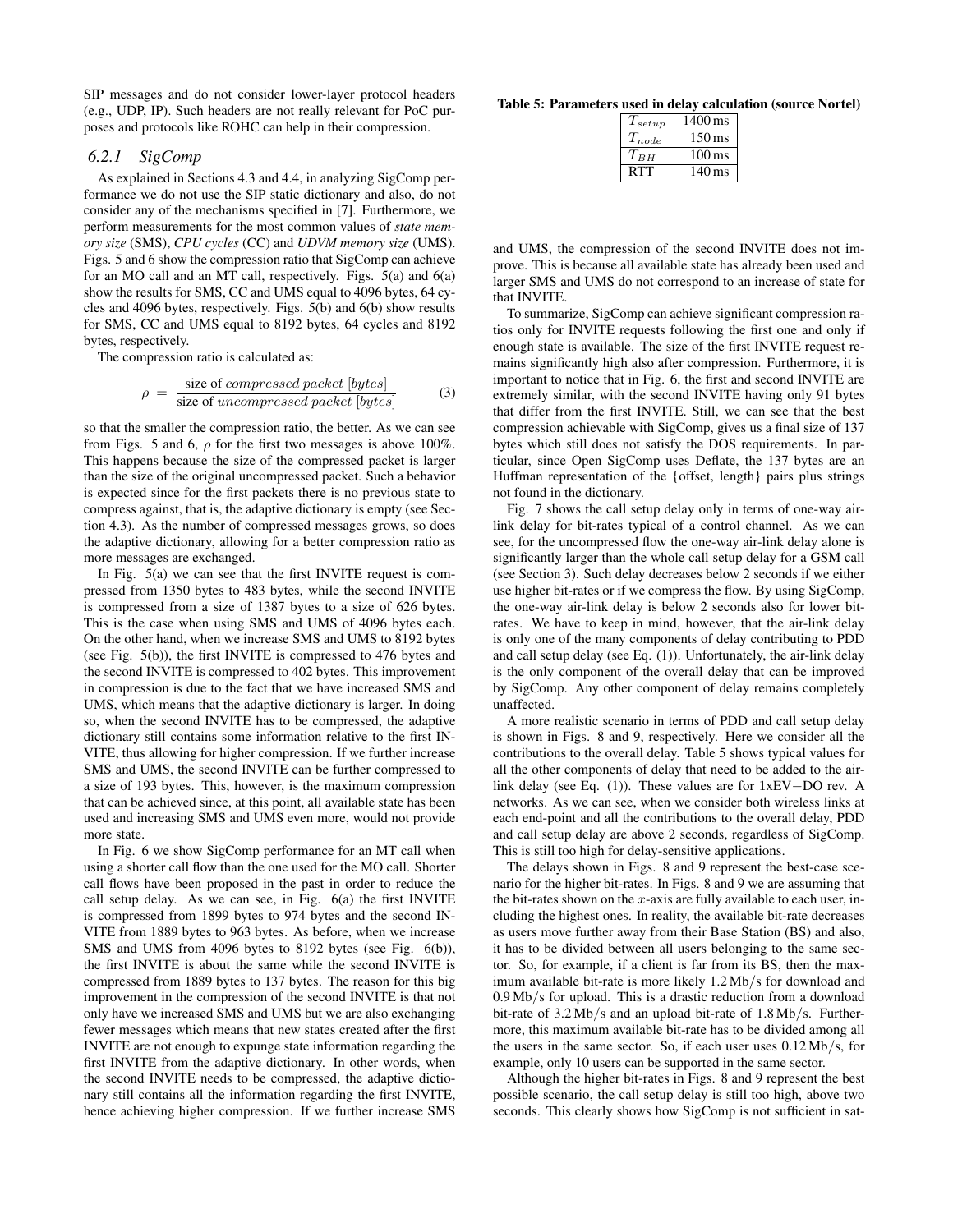

Figure 7: One-way air-link delay for an MO call (SMS: 8192, CC: 64, UMS: 8192)



Figure 8: PDD for mobile-to-mobile call (short flow)

isfying the necessary requirements.

#### *6.2.2 Templates*

In order to achieve a PDD of less than two seconds and PoC delays below one second, we need to reduce the *air-link delay* as much as possible and we need to completely remove the *air-link setup delay*. The latter can be achieved by using DOS for the call setup. As explained earlier, for 1xEV−DO rev. A, DOS requires a maximum packet size of 113 bytes for the downlink and 211 bytes for the uplink.

Table 6 shows the performance of TBC in terms of compression and compares it to SigComp. In particular, we show the performance of TBC and SigComp in the worst case scenario, that is, the first INVITE request of an MT call flow. This message is usually the most difficult to compress because of its large size and because it is the first message of the call-setup handshake. Being the first message of the handshake means that prior state is limited and therefore, SigComp, and in general any LZ-based compression mechanism, cannot compress it much (see Figs. 5 and 6). Furthermore, as explained in Section 5.3, an MT call represents the worst case for TBC with most of the content sent over-the-air encoded, rather than being included in the template. This is because the *a priori* knowledge that we have on an incoming message is very



Figure 9: Call setup delay for mobile-to-mobile call (short flow)

Table 6: Size in bytes of first INVITE for different MT calls

|                |     | <b>Entries</b> |          |         |                 | <b>TBC</b> |
|----------------|-----|----------------|----------|---------|-----------------|------------|
| Flow           | PoC | found          | Original | SigComp | <b>TBC</b>      |            |
|                |     | in SD          |          |         |                 | SigComp    |
|                |     | all            | 1244     | 629     | 100             | 110        |
| 1              | Y   | few            | 1244     | 629     | 168             | 138        |
|                |     | none           | 1244     | 629     | 210             | 177        |
|                |     | all            | 1181     | 591     | 94              | 104        |
| $\overline{2}$ | Y   | few            | 1181     | 591     | 162             | 132        |
|                |     | none           | 1181     | 591     | 187             | 156        |
|                |     | all            | 795      | 934     | 110             | 449        |
| 3              | N   | few            | 795      | 934     | 139             | 466        |
|                |     | none           | 795      | 934     | 163             | 488        |
|                |     | all            | 900      | 535     | $\overline{87}$ | 93         |
| $\overline{4}$ | N   | few            | 900      | 535     | 127             | 114        |
|                |     | none           | 900      | 535     | 157             | 140        |

small since such message can come from anywhere and anyone.

Also for TBC experiments we consider two types of flows, a long flow and a short flow. In particular, flows 1 and 2 are long and flows 3 and 4 are short (see Table 6). The flows used here are extremely similar to the ones shown in Figs. 5 and 6.

As we can see from Table 6, when all entries are found in the SD, with TBC we achieve the packet size requirements of DOS for both PoC calls and normal SIP calls. Furthermore, SigComp performs consistently worst than TBC and if we try to apply SigComp compression on top of TBC, the size of the final packet is larger than if only TBC is used (see Section 4.2). From this we can conclude that TBC can satisfy the requirements for DOS and therefore satisfy the requirements for SIP calls and PoC. Also, it is clear how incorporating TBC in the SigComp framework would affect compression negatively.

In Table 6, flow 3 represents the particular case in which no packets are exchanged previous to the first INVITE. This can simulate, for example, a decompression failure or loss of state in SigComp. In such case, with SigComp, the compressed packet has a size larger than its uncompressed size (see Section 4.2). TBC, however, has performance that are consistent with the compression of other flows since it does not rely on state saved from previous messages. The compressed packet size with TBC in flow 3 is significantly larger than in flow 4 because in flow 3 the Call−ID header alone was 46 bytes long.

When only few entries or none at all are found in SD (see Table